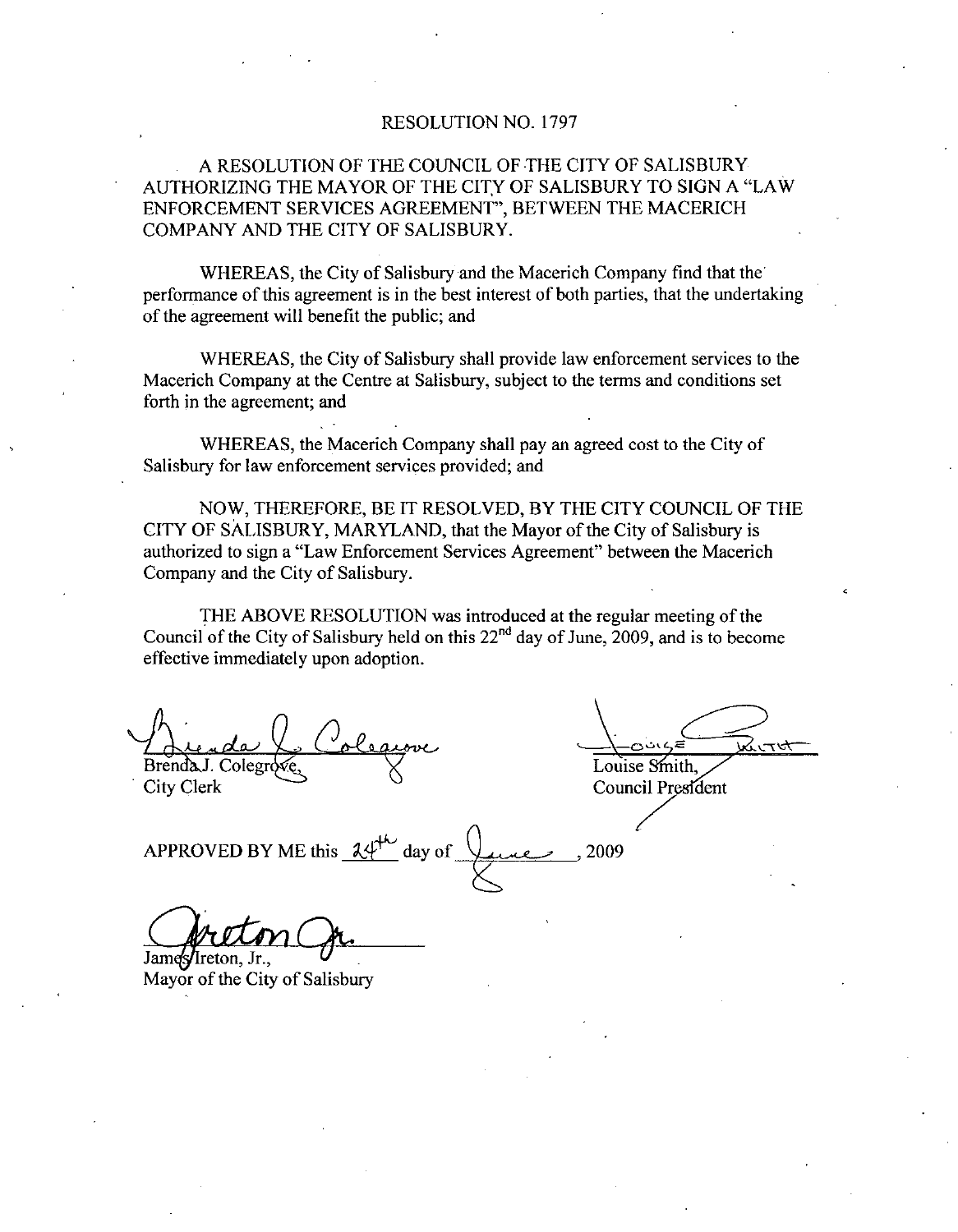#### LAW ENFORCEMENT SERVICES AGREEMENT

This Law Enforcement Services Agreement (referred to herein as the ment<sup>\*</sup>), is made as of this day of "Agreement"), is made as of this  $\frac{1}{2}$  day of  $\frac{1}{2}$ and between Macerich Property Management Company, LLC (referred to herein as "Manager"), and the City of Salisbury (referred to herein as "Agency"), based upon the following facts and circumstances. ment"), is made as of this <u>ead</u> of **and a manufaulty**, ELC (referred to herein as er"), and the City of Salisbury (referred to herein as "Agency"), based upon the gracts and circumstances.<br> **A.** Manager is the managing ag

center located at 2300 North Salisbury Blvd., Salisbury, MD and commonly known as The Centre at Salisbury (referred to herein as the "Center"); and,

Manager desires to retain Agency to perform Law Enforceme (as defined below) at the Center pursuant to the terms of this Agre consideration of the fees to be paid by Manager to Agency and the coven performed by each of the parties hereunder. Manager and Agency do hereby this Agreement upon the terms and conditions hereinafter set forth

Law Enforcement Services. Subject to the terms and condi forth in this Agreement. Agency hereby agrees to provide Manager with u officers ("Officers") to perform law enforcement functions at the Center (ref herein as the "Law Enforcement Services") at the times and for the amounts  $\frac{3}{5}$ and further described in Exhibit A, attached hereto and incorporated herein by this reference, which exhibit may be modified by the parties from time to time to meet the specific needs of the Center. Agency's primary responsibility is to provide Officers to Forth in this Agency hereby agrees to provide Manager with under<br>officers ("Officers") to perform law enforcement functions at the Center (refit<br>herein as the "Law Enforcement Services") at the times and for the amounts se neten as the Caw Enforcement Gervices y at the thres and to the amounts second<br>and further described in Exhibit A, attached hereto and incorporated herein by this<br>reference, which exhibit may be modified by the parties fro be required to perform tasks that are outside the routine services provided by Agency to the general public. Discipline for Officers will be initiated by Agency only and Manager shall have no liability with respect to any disciplinary action taken against any Officer. It is understood by the parties that Agency and its Officers do not owe a greater level of police services or protection under this Agreement than is owed to the public generally.

2. Term. The term of this Agreement shall commence upon the execution date of this Agreement ("Commencement Date") and shall expire on March 31, 2012 unless sooner terminated as provided for herein. Either party may terminate this Agreement at any time and without cause upon thirty (30) days' prior written notice. Agency may, at its discretion, cancel any or all contracted Law Enforcement Services at any time due to unavailability of Officers or emergencies.

Payment for Services. Manager shall pay to Agency, within thirty (30) days of receipt of an invoice from Agency, the agreed upon costs (as set forth in Exhibit A) to Agency for providing the Law Enforcement Services at the Center. Agency requires at least 48 hours advance notification in order to cencel any request to provide Law Enforcement Services If such cancellation notice is not provided to Agency Manager shall pay to Agency the required minimum for each Officer.

Indemnity/Release. Manager agrees to indemnify, defend and hold Agency harmless from and against injury loss damage or liability inctuding reasonable attorneys fees and court costs which may be imposed upon or incurred by or asserted against Agency occurring during the term of this Agreement arising from performance of the Law Enforcement Services under this Agreement, except fo Manager<br>
and hold<br>
assonable<br>
asserted<br>
Agency's<br>
pr liability,<br>
pf Agency loss, claims, costs or damages caused by the negligence or willful misconduct of Agency<br>and/or its Officers. Agency hereby releases Manager, the owner(s) of the Center and Agency harmless from and against injury, loss, damage or liability (including reasonable<br>attorneys' fees and court costs) which may be imposed upon or incurred by or asserted<br>against Agency occurring during the term of thi The Macerich Company, and their respective agents, employees, officers, directors, shareholders and partners (collectively the "Releasees") from, and shall not hold Releasees liable for, any liability for personal injury, consequential damages, loss of income or damage to or loss of property, or loss of use of any property, as a result of Agency providing the Law Enforcement Services hereunder, except for liability, loss, daims costs or damages ceused by the gross negligence or willful misconduct of the Releasees

**6.** Notices. All notices, demands, requests and other communications hereunder shall be in writing either personally delivered or mailed, via certified mail, return receipt requested, or sent by reputable overnight courier to the following addresses

If to Manager, to: The Centre at Salisbury do Macench 401 Wilshire Boulevard, Suite 700 Santa Monice CA 90401 Attn: General Counsel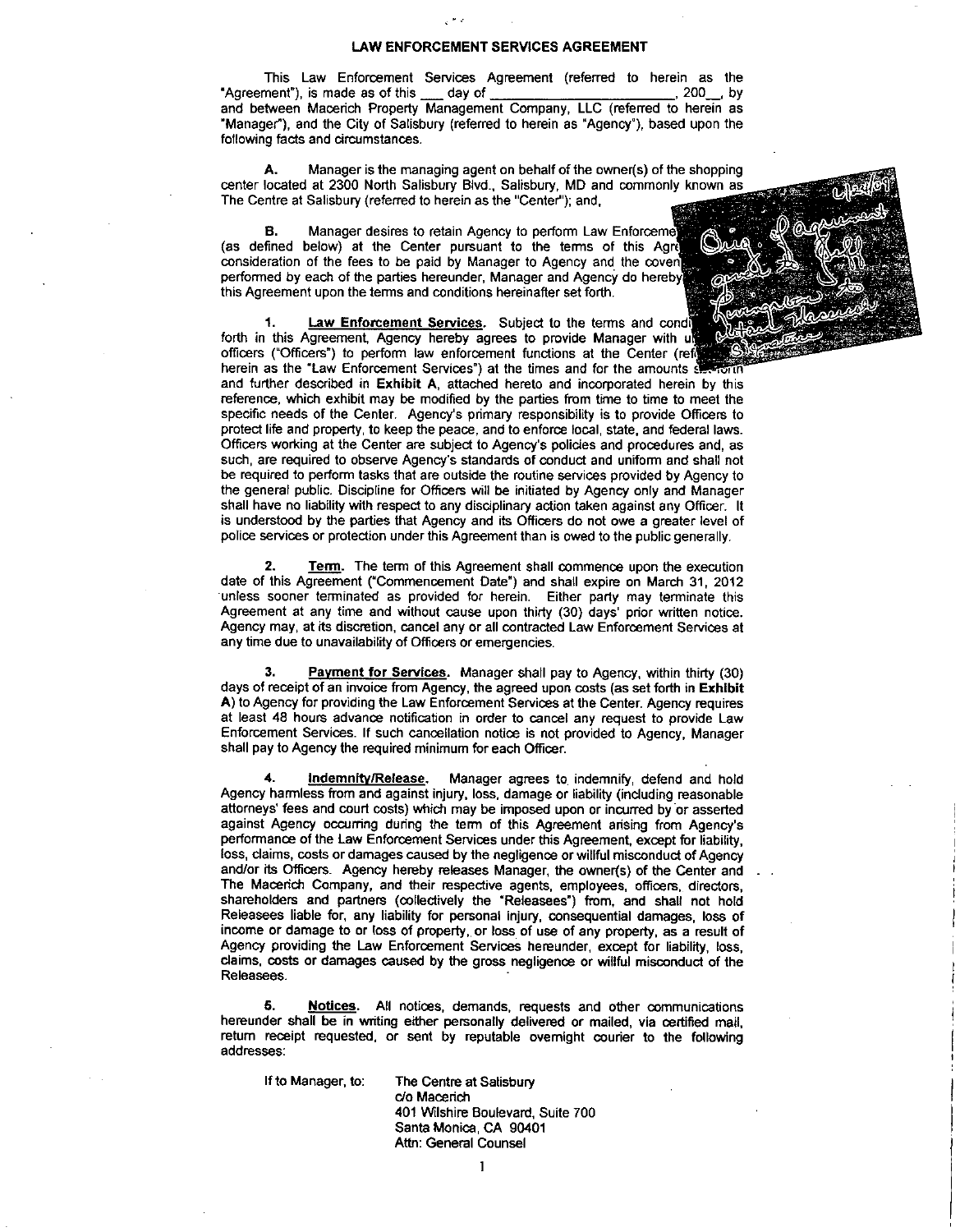do Salisbury Police Department 699 West Salisbury Parkway Salisbury, MD 21801 Attn: Captain Dave Meienschein

or to such other address as either party may direct by notice given to the other as hereinabove provided. Notices will be deemed to have been given upon either receipt or rejection. For notices to be delivered to Manager, a copy shall also be sent to the manager for the Center.

#### 6 Miscellaneous

A. If any term of this Agreement is found to be void or invalid, such invalidity shall not affect the remaining terms of this Agreement, which shall continue in full force and effect

**B.** This Agreement shall be governed by and construed in accordance with the laws of the state in which the Center is located.

C. In the event of any dispute or legal proceeding between the parties arising out of or relating to this Agreement or its breach, the prevailing party shall be entitled to recover from the non-prevailing party all fees, costs and expenses, including but not limited to attorneys' and expert witness fees, incurred in connection with such dispute or legal proceeding.

D. Except as the parties may specify in writing, neither party shall have the authority express or implied to act on behalf of the other party in any capacity whatsoever as an agent. Neither party shall have any authority, express or implied, pursuant to this Agreement to bind the other to any obligation whatsoever. Except as the pattes may spectry in whiling, helinet party shall<br>whatsoever as an agent. Neither party shall have any authority, express or implied,<br>pursuant to this Agreement to bind the other to any obligation whatsoever

at all times be subject to the direct supervision and control of Agency Agency shall have the sole responsibility of paying the salaries statutory benefits incuding Workers Compensation), insurance, taxes (including, but not limited to, Federal Social Security Taxes and Federal and State Unemployment Taxes) and all other expenses relating to each such employee of Agency, as applicable.

F. Waiver by either party of any default, breach or condition precedent shall not be construed as a waiver of any other default, breach or condition precedent or any other right thereunder.

G. This Agreement constitutes the entire agreement and understanding of the parties and supersedes all offers, negotiations and other agreements There are no representations or understandings of any kind not set forth herein. Any amendment to this Agreement must be in writing and executed by both parties

#### SIGNATURE PAGE FOLLOWS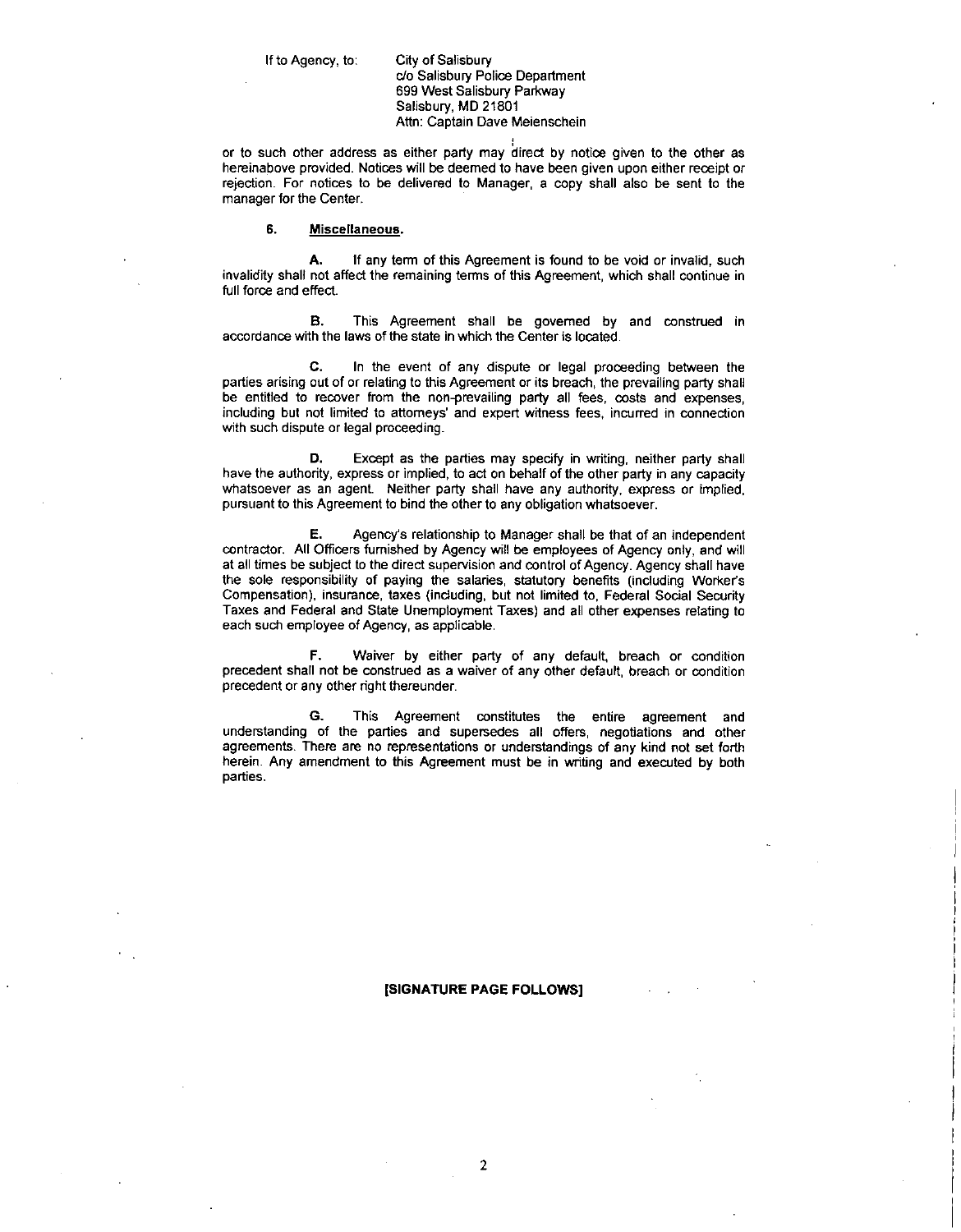IN WITNESS WHEREOF, the parties hereto have executed this Agreement as of the date aforesaid

MANAGER: Macerich Property Management Company, LLC

BY NAME

 $\begin{picture}(180,10) \put(0,0){\line(1,0){10}} \put(0,0){\line(1,0){10}} \put(0,0){\line(1,0){10}} \put(0,0){\line(1,0){10}} \put(0,0){\line(1,0){10}} \put(0,0){\line(1,0){10}} \put(0,0){\line(1,0){10}} \put(0,0){\line(1,0){10}} \put(0,0){\line(1,0){10}} \put(0,0){\line(1,0){10}} \put(0,0){\line(1,0){10}} \put(0,0){\line(1,0){10}} \put(0$ 

AGENCY: City of Salisbury

BY: NAME: James P. Ireton, Jr.

TITLE: Mayor

 $\hat{\mathcal{A}}$